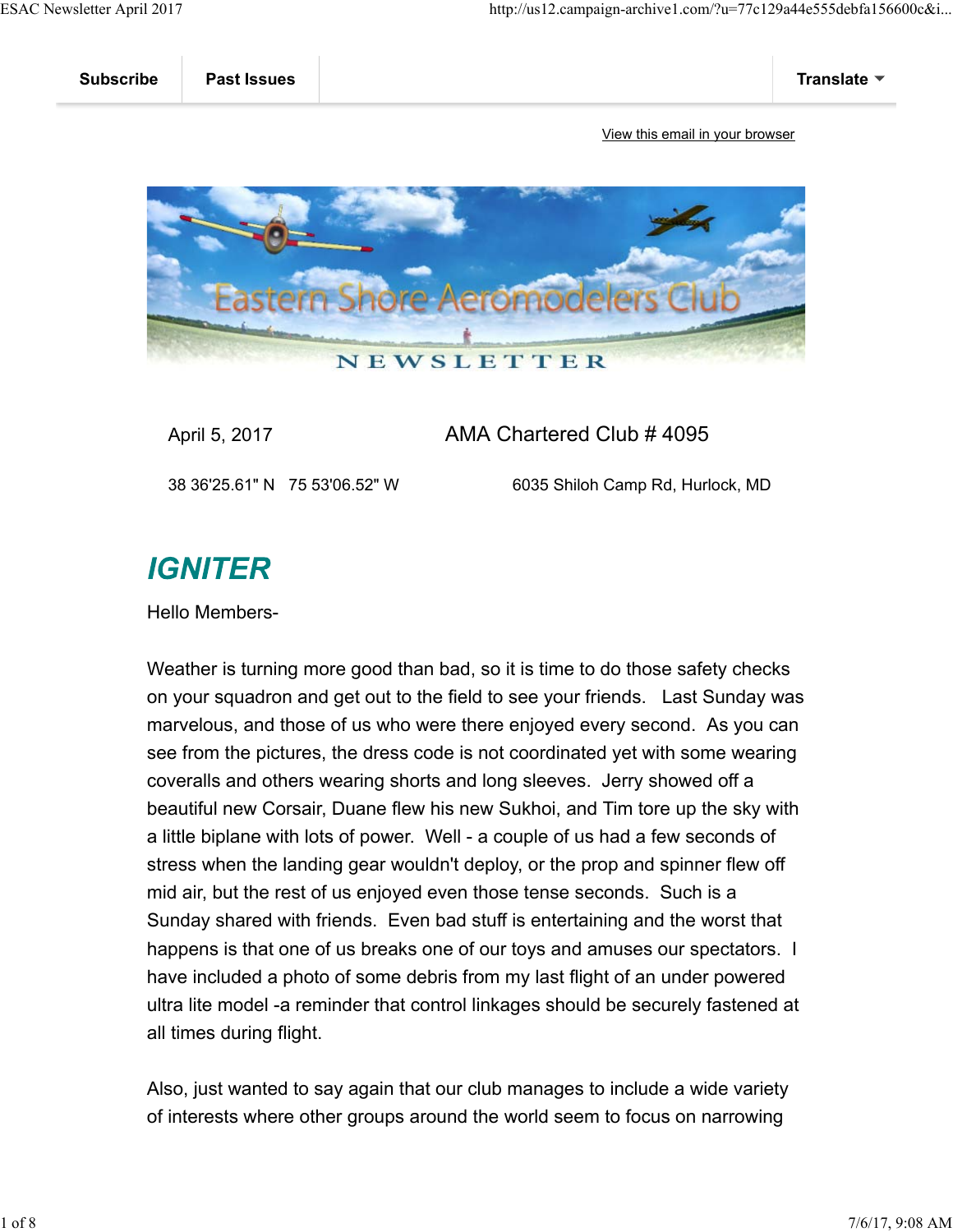have chosen to 'include and thrive'. Thank you all for doing your part. We have an upcoming Jet Rally on April 29 where most members won't have anything to fly. The jet pilots appreciate having the use of the field AND we hope to have a good turnout. Two points here: 1) this would be a problem at some clubs, and 2) Dennis made arrangements to have a jet on a buddy box with a pilot willing to let folks give it a try.

See you at the field,

Jack

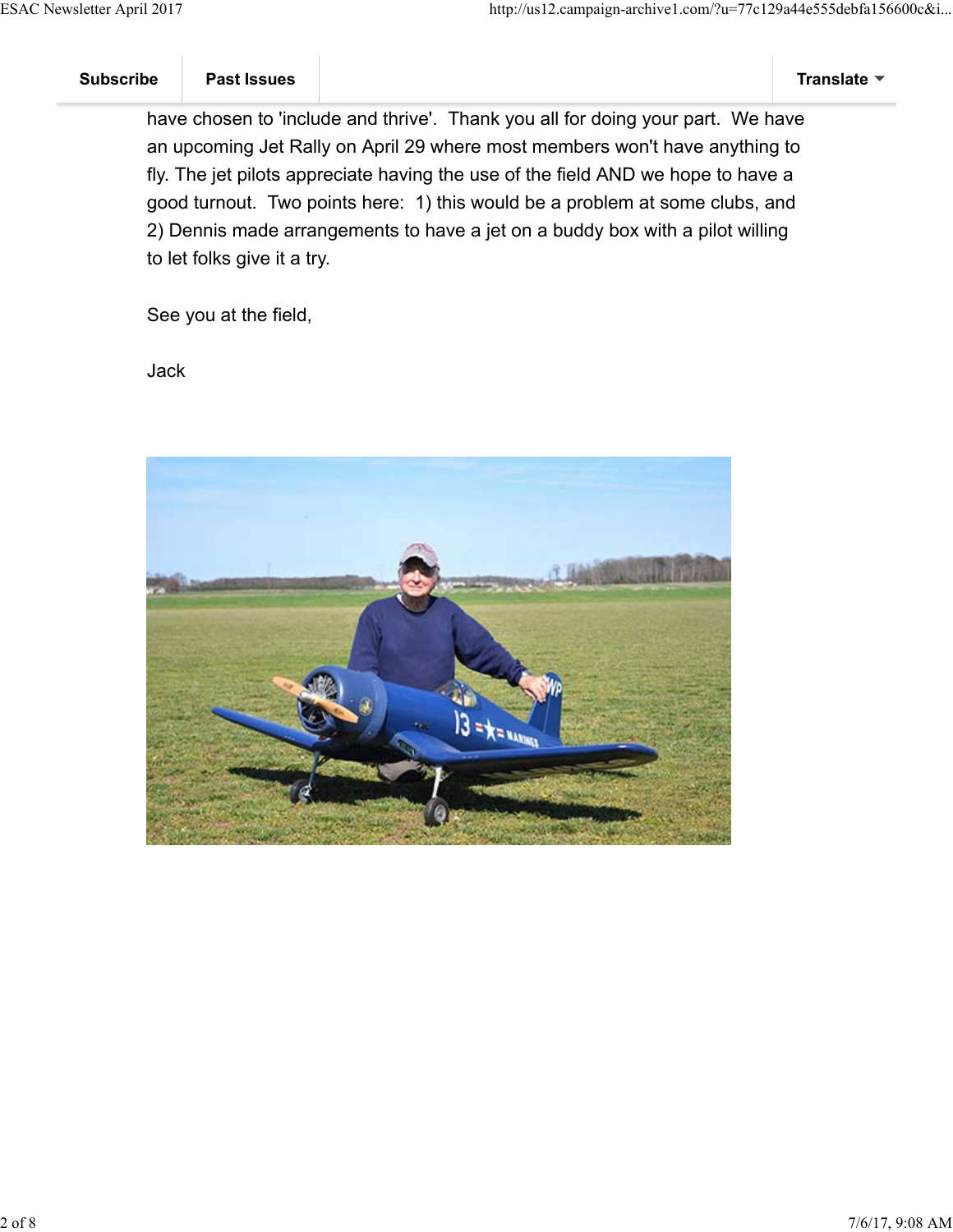





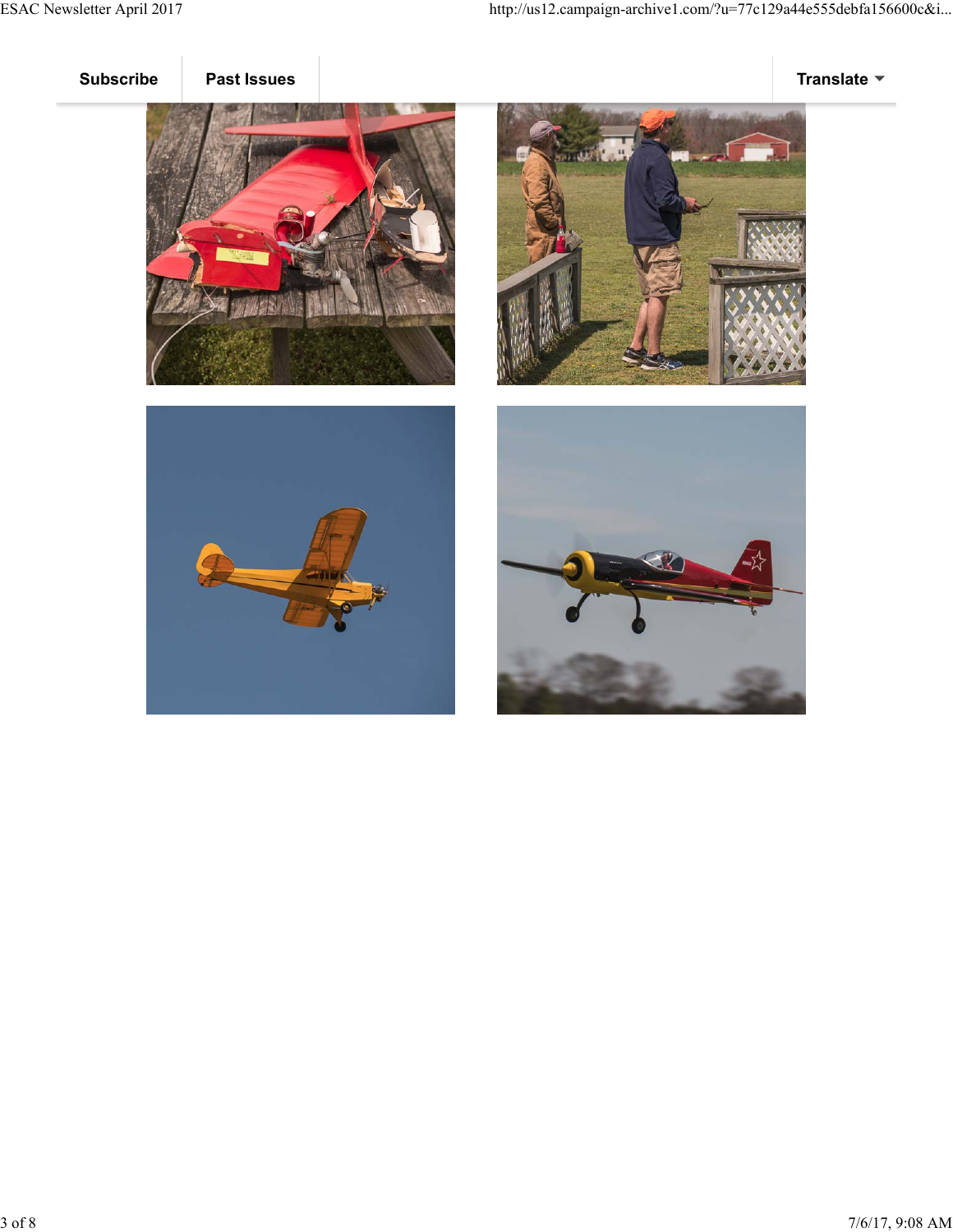



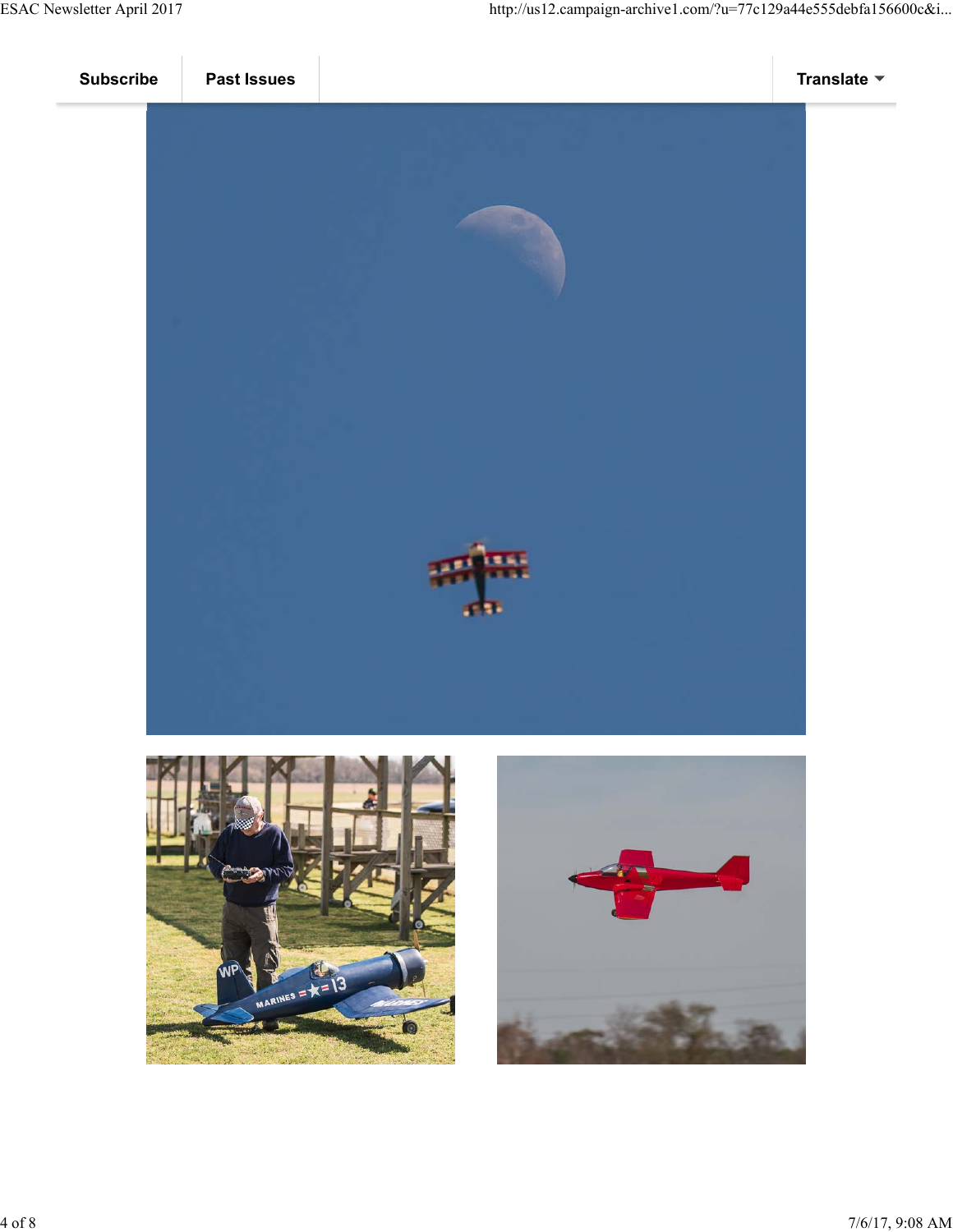

# Flyer for the upcoming Joint SAC / ESAC **Club Picnic Scale Fun Fly.**

Date: May 13 (rain date May 20) Time: 9am until ?

Bring: scale airplanes to fly, friends, favorite dish to share with your friends

#### PDF FLYER

### A Meeting was called to order on . . .

March 8, 2017 at the Train Station at 7pm. The Treasurer reported \$3,239.99 in savings and \$1,440.01 in checking with 37 paid up members and all expenses paid.

First topic discussed was the upcoming Picnic and joint Scale Fun Fly with the SAC club. The event is on track and all we need is good weather and members to show up and have some fun. The Silent Auction portion of the event has been finalized and members are asked to bring whatever they have for sale, bring a table to display the stuff on and a piece of paper to list the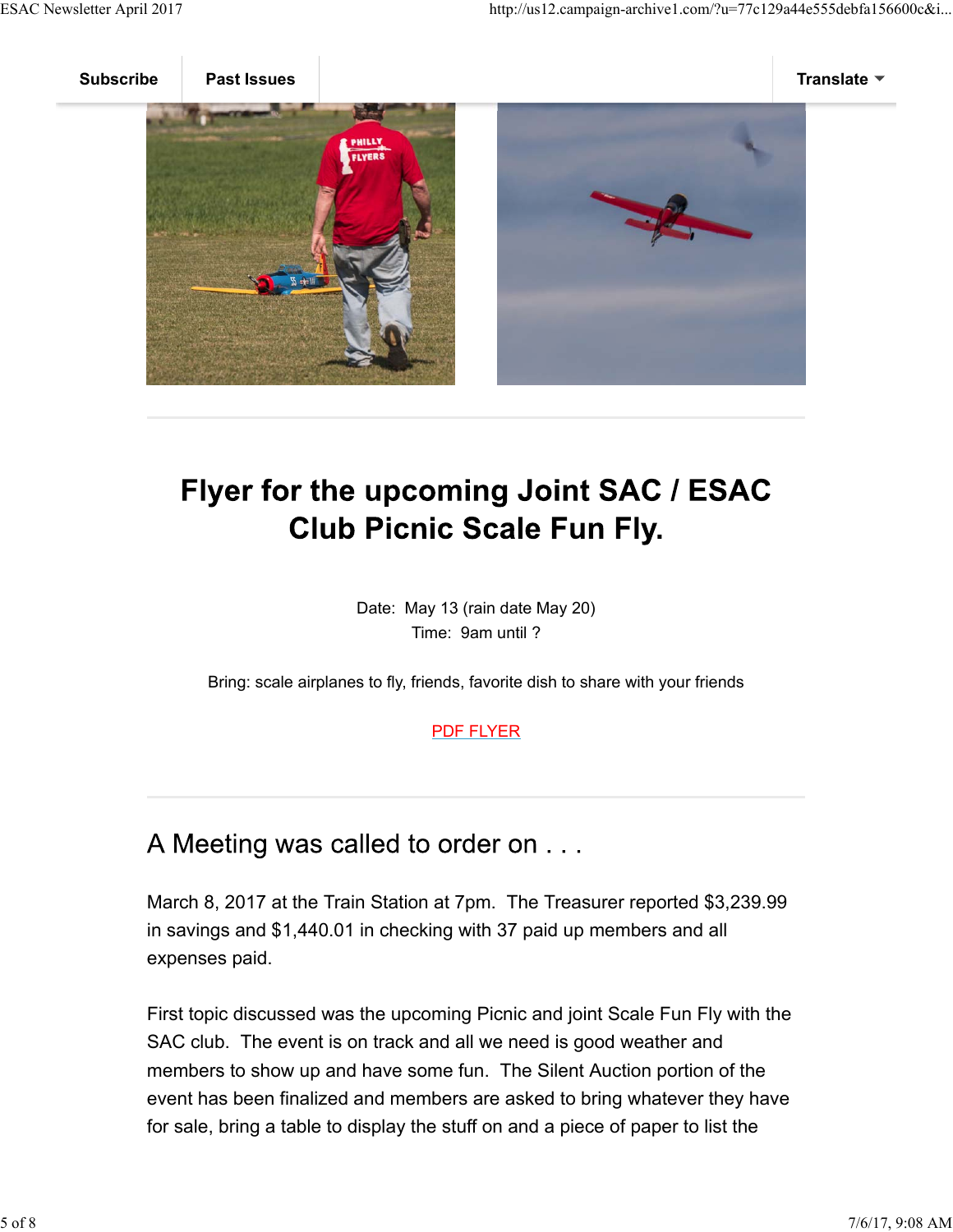food. Members should also be thinking about that special food dish they can bring to share.

Dennis reported that the Jet Rally is on for April 29. It is expected to be a low key fun day for members to watch and also fly. We expect to have club food for sale and enjoy a day of fast airplanes.

A couple of members asked for their member cards. Jack U is handling member cards this year, which is why there are some bumps in the road. We will continue to make cards and bring them to meetings for those wishing to pick them up and Jim Cockran has been known to mail cards to those who can't make meetings.

There being no further business, the meeting was called to a close at 7:32pm.

- April 12 Club meeting train station 7pm
- April 29 Jet Rally at the field
- May 6 Jet Rally (rain date)
- May 10 Club meeting  $\bullet$ FIELD 7pm
- May 13 -- Club Picnic with SAC -- Scale Fun Fly
- May 20 -- Club Picnic RAIN DATE
- June 14 Club meeting at the FIELD 7pm
- June 17-18 -- IMAC **Competition**
- June 25 Fun Fly & Auction SAC
- July 12 Club meeting at the Field 7pm
- August 10 Club meeting at the Field 7pm
- August 12-13- Jim Coll Stunt **Contest**
- August 19-20 IMAC **Competition**
- September 10 Annual Fish Fry -- SAC (Rain date Sept 17)
- September 13 Club meeting at the Field 7pm
- October 11 Club meeting at the Train Station 7pm
- November 8 Club meeting at the Train Station 7pm
- December 13 Christmas Party Meeting 7pm — at the train station